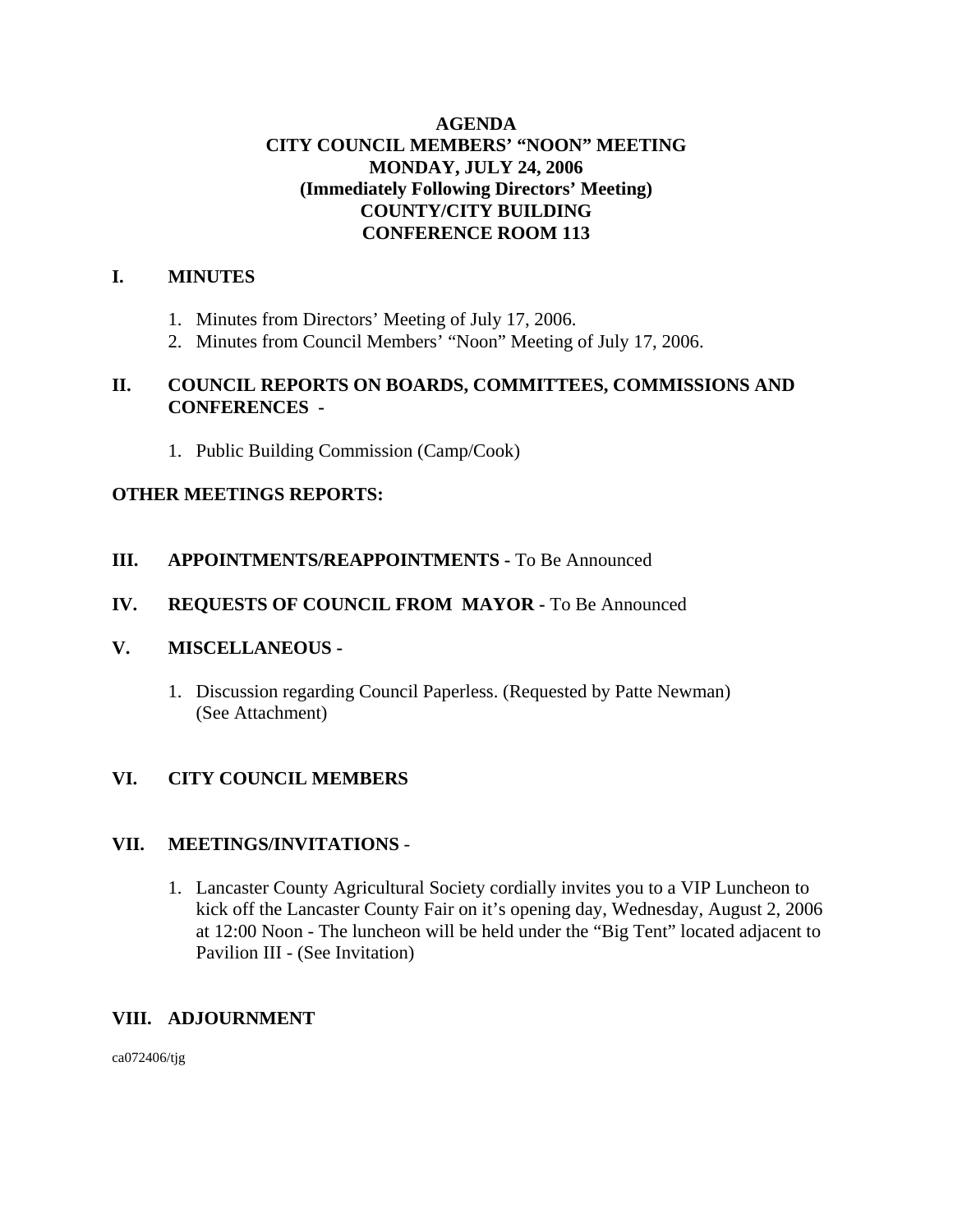| $\blacksquare$ | <b>e</b> | Jean L Walker/Notes              | To Tammy J Grammer/Notes@Notes                                                                                                    |
|----------------|----------|----------------------------------|-----------------------------------------------------------------------------------------------------------------------------------|
|                |          | 07/14/2006 10:59 AM<br>bcc       | cc Marvin S Krout/Notes@Notes, Kent R Morgan/Notes@Notes,<br>tbabb@netinfo.ci.lincoln.ne.us.<br>trstorer@netinfo.ci.lincoln.ne.us |
|                |          |                                  | Subject Council Paperless                                                                                                         |
|                | History: | This message has been forwarded. |                                                                                                                                   |

Hi, Tammy --

As you may recall, when we started linking the Factsheets, Ordinances and Resolutions to the Council agenda on the internet, we talked about going "paperless" with Council packets. However, at that time, we agreed to also continue providing the hard copies of Factsheets, Ordinances and Resolutions to the City Council, City Clerk and Mayor. (I don't believe Coleen was using a laptop computer at that time when she was a Council member).

While sitting through our budget meeting, the issue of the costs of advertising was discussed. We didn't bring it up during our budget session, but it occurred to us that now might be a good time to suggest to the Council, again, that we discontinue providing 13 copies of the Factsheets, Ordinances and Resolutions for their packets each week since everything is linked to the Council agenda on the Web site. Some of the Factsheets are quite voluminous and do contribute significantly to our photocopy budget.

Let me know what you think. Marvin Krout is willing to make the request to you in writing, if you would like.

--Jean Walker, Administrative Officer City-County Planning Department 441-6365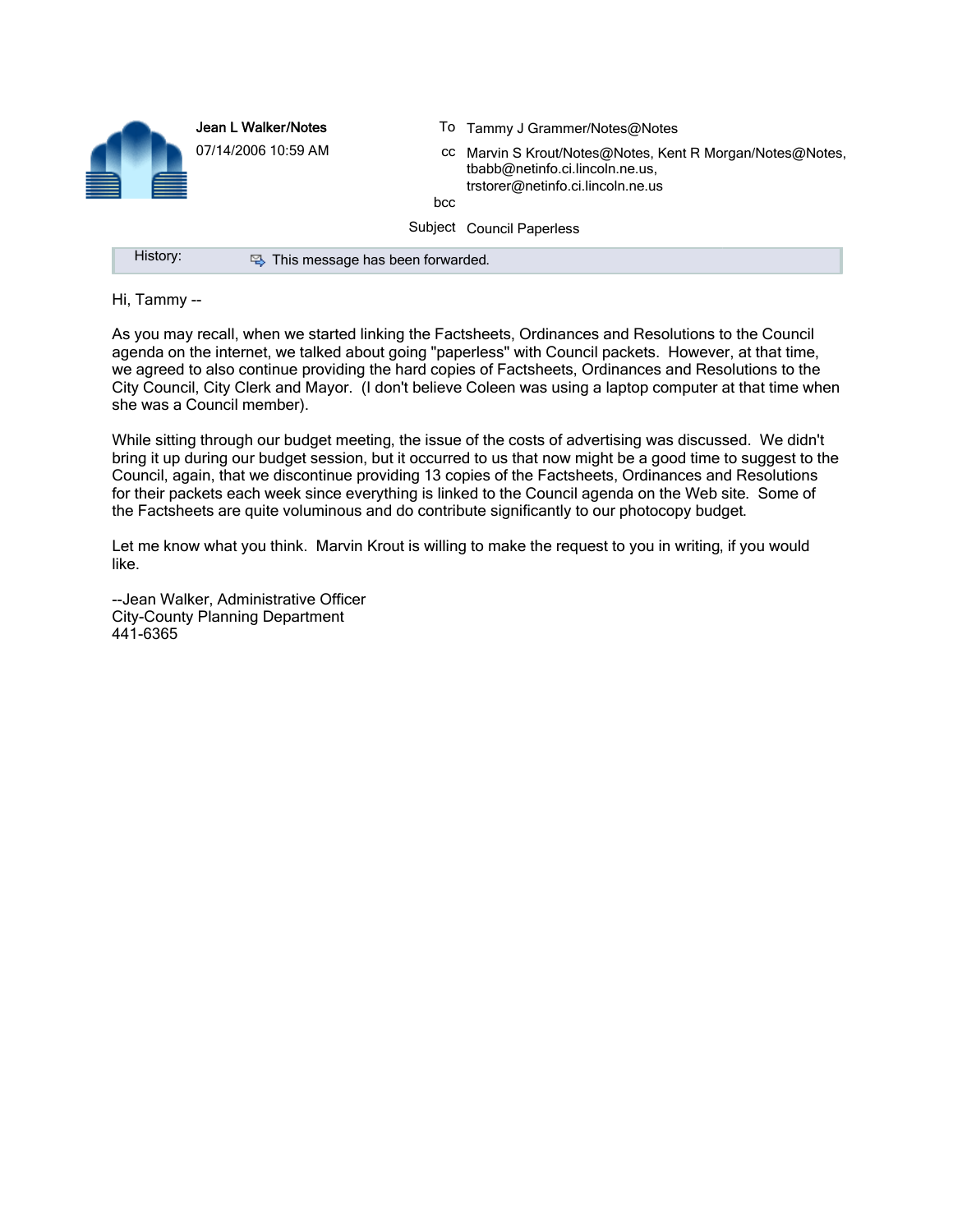### **MINUTES CITY COUNCIL MEMBERS' "NOON" MEETING MONDAY, JULY 24, 2006 COUNTY/CITY BUILDING CONFERENCE ROOM 113**

**Council Members Present:** Patte Newman, Chair; Dan Marvin, Vice-Chair; Jonathan Cook, Robin Eschliman, Jon Camp, Annette McRoy, and Ken Svoboda.

**Others Present:** Mark Bowen, Rick Hoppe, Mayor's Office; Don Taute, Personnel Director; Steve Hubka, Finance; Dana Roper, City Attorney; Jean Walker, Planning; Deena Winter, Lincoln Journal Star Representative; interested parties; and Mary Meyer, City Council staff.

#### **I. MINUTES**

- 1. Minutes from Directors' Meeting of July 10, 2006.
- 2. Pre-Council Meeting Minutes Executive Session RE: Litigation Matters-Developmental Services of Nebraska v. City; Fire Trucks; Pay Lag Lawsuit - Friday, July 7, 2006.

Chair Patte Newman, by acclamation, approved the minutes.

# **II. COUNCIL REPORTS ON BOARDS, COMMITTEES, COMMISSIONS AND CONFERENCES**

#### **Public Building Commission**

#### Health Department

Camp stated at the Health Department meeting quite a few items were brought up. They have spent about 8.8 million. Essentially they have approximately \$600,000 left in their contingency fund, plus have not spent four fifty and in reserve two and a half million. There's about three million unspent out of the bond, so really looking good.

Camp said Cook and he were both surprised when they brought forward discussion on constructing a garage on the property, not for vehicles, but for snow blowers, animal cages, etc. with the estimated cost for the garage of \$50,000. Stated they do have left over brick, which they could match. Newman reiterated the price of \$50,000. Camp said this cost would provide a low income home, adding the garage has no plumbing, but within the fifty thousand is architectural. Camp stated when he spoke at the Health Meeting stated they could have a shed, or some other type of outbuilding. Do appreciate them taking care of the service equipment for the yard maintenance but probably not in a garage of this price.

Cook reiterated both he and Camp were stunned. Also, it was brought up that to go with a full size, a two car garage, which provides quite a bit more storage it's only a little more expensive, \$15,000. Cook also mentioned at the meeting they should go and look at a pre-fab shed and maybe it doesn't need to be in this particular spot.

Camp said he appreciates and respects the fact they want to keep the campus looking nice. Svoboda stated possibly give them a cap on the money, and who uses an architect to design a garage, a high school student could design in shop class. Camp said there's some design work already, and they have pictures but again very stunned. We know they're coming in under their budget but especially in this budget time we're going through don't agree. McRoy asked if this is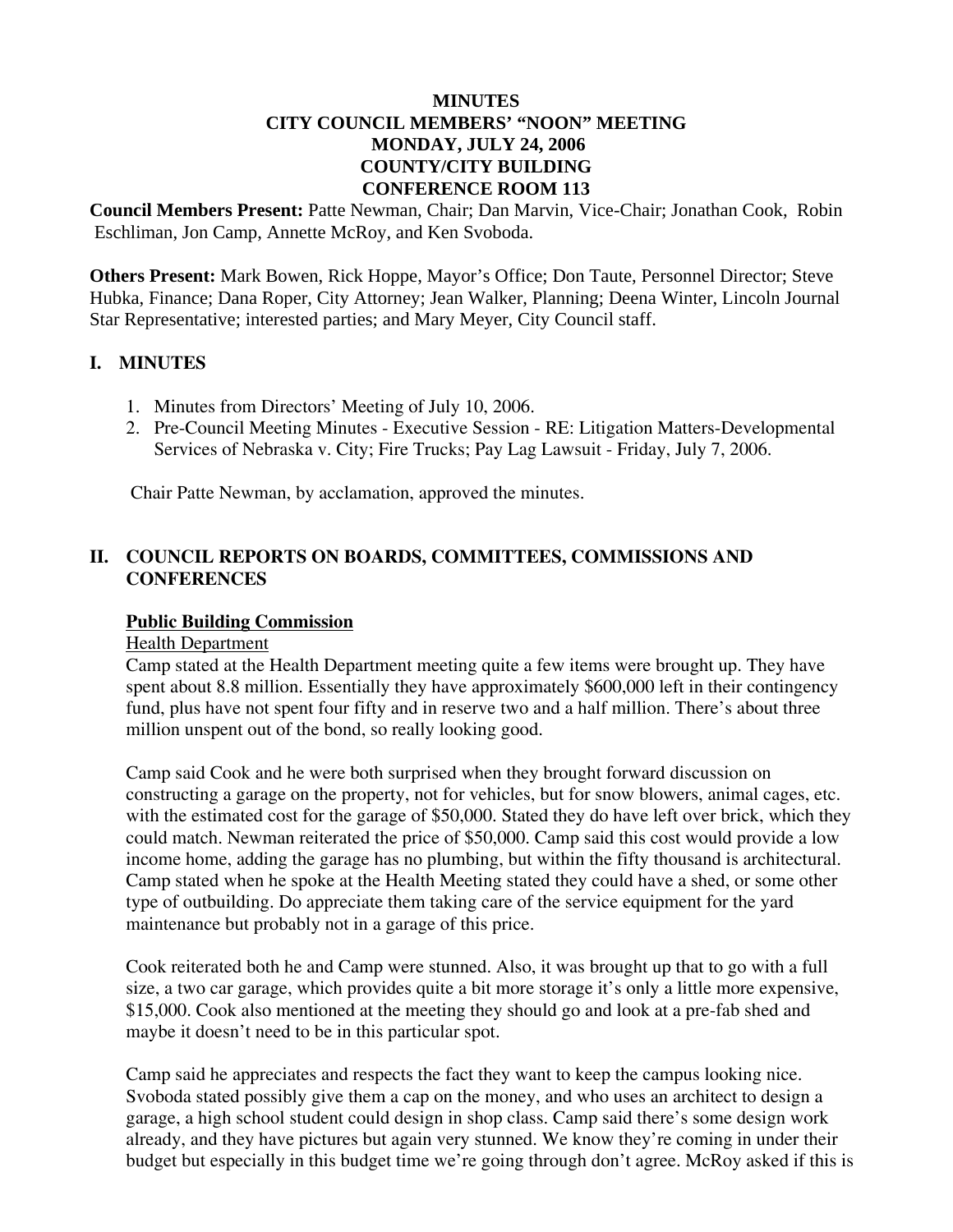under their bond proceeds? Camp answered that we don't have to spend it. McRoy then asked if it can be used in the budget? Camp answered what it would do is translate in next year's to a lower amortization payment, with their rental payments, etc. Camp added he believes the County Board would adopt the same worry, a two car garage for \$50,000, they wouldn't agree on the price. Camp asked what his colleagues thought at which time Council agreed with him and Cook.

### Courthouse Plaza and Jail

Camp said they talked more about engineering, talking about the District Energy Corporation and some options. We're kind of on hold there to see how some things progress. Cook mentioned they talked about basically (showing map)  $9<sup>th</sup>$  Street. All of the lines from District Energy currently cross the street from over there to the County-City Building and then runs out the east side of the  $9<sup>th</sup>$  Street Jail. There's the Hall of Justice and the Jail. DEC would run new lines down this side of the street, to serve the 9<sup>th</sup> and J Building and Courthouse Plaza, but actually the cost of doing that it may not be worth it, as it only serves those two buildings. Don't know what the County will do with the Jail. If they chose to expand the jail on this site, then it will make sense to run it on that side of the street and cross over. They want to have a loop so it actually would help serve their purpose. So, would serve these buildings if the jail were expanded, but if the jail is not expanded we probably won't do this because it would be cost ineffective. Now really waiting. The DEC have really low cost facilities for serving the public buildings here. And also have a separate facility serving other buildings.

### County-City Deli

Camp said it appears that we've had one applicant, the vendor who serves the State Capitol Building. Cook said their name is "Main Street Deli" and they want to come up with items that could be served very fast. Want to serve a lot of people quickly and be open from 7:30 a.m. to 2:30 p.m. Offered would be hot dogs, meat sandwiches, salad bar, muffins, toast with them maintaining a microwave and deli slicer.

Newman asked this was advertised to the public? Cook said it was, and actually he's not sure anyone applied to the RFP. Really not a profitable location. But Main Street Deli serves the Capitol Building and they were asked if they were interested. McRoy said she talked to a downtown restauranteur who was interested in looking into this location. Cook said they definitely publically advertised but doesn't know if there was a flaw in the advertising. McRoy said after discussion with this person she told the party to go through purchasing. Possibly he didn't follow up but know he was mildly interested but didn't know the process. Cook said they would go to Don Killeen, but we did have someone come and look at the location. Camp said unfortunately this has been a challenge for years. We're open for ideas.

McRoy stated that CoHo's across the street seemed busy. Cook said they weren't interested. Camp said there were individual contacts made also. Eschliman asked if Southeast Community College still had a food service program and possibly we could get an internship kind of deli. Camp reiterated they're open for ideas. Cook said we could see how Main Street Deli goes but if they don't work out would have to be more creative.

## Conceal and Carry

Camp said they also talked about conceal and carry, and are reporting to the City Council and County Board on the policy for the Public Building Commission. Cook said it isn't about conceal, but about weapons.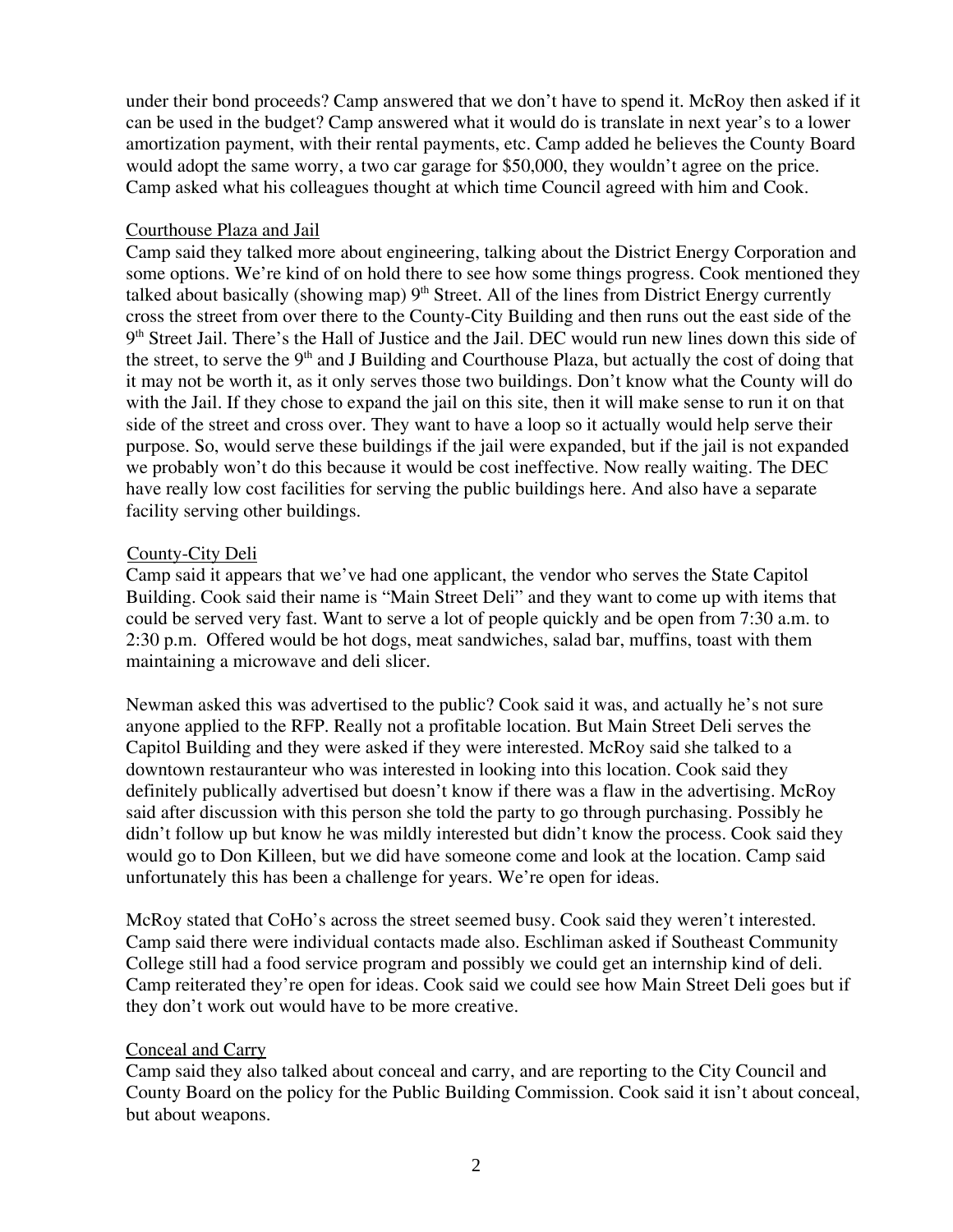### 911 Corridor

Camp said the 911 corridor, in the garage is in process, and on September  $1<sup>st</sup>$  should be installed, allowing use of a thumb print. Cook said possibly they may come by the Council office to arrange a time, or get a time set up for Council who want to be fingerprinted and go through the door. Cook said that Richard Dingle wants to make it easy. He is going around to departments for those who have signed up. If you want to get over to the City Attorney's office, this is a way to do it.

### H Street Property

Camp said the PBC is negotiating for two (2) properties. One on H Street which they have been watching as the owner has passed away. Eschliman asked what are the plans if we purchase? Camp said it would fill out the rest of the block with Cook adding parking for future expansion. It's been a long standing PBC policy they would acquire for sale properties right on the edge of the campus. Camp said, for information, the PBC wouldn't go any further south than G Street. For example, if the County Jail does move, this would create additional parking.

### $9<sup>th</sup>$  & J Street Bldg. and Courthouse Plaza

Cook said for months they've been talking about the  $9<sup>th</sup>$  & J Street Building and Courthouse Plaza. Was talk about adding an addition onto  $9<sup>th</sup>$  and J for the Emergency Management Department and the PBC decided it would be too expensive. At this point, basically, think we've have tenants who are moving out of Courthouse Plaza. Believe we'll be able to start renovations fairly soon on the building and then would want to put the Public Defender there. Consolidate the Public Defender's office and there would be room for considerable expansion and be a more permanent location. Then, possibly consolidate Personnel, which really needs to be done, and ultimately the County Human Services and the Drug Court would be relocated into this building. The building now, the  $9<sup>th</sup>$  and J Building, once renovated would become the Community Corrections base. So, this is a much cheaper plan. This is the plan the PBC decided to go ahead with, had a lot of other ideas but were just too costly. Camp mentioned the bonds with Cook adding the bonds have to be paid off.

## **III. APPOINTMENTS/REAPPOINTMENTS**

Chairman Newman asked Bowen if there were any appointments or reappointments? Bowen replied none at this time.

## **IV. REQUESTS OF COUNCIL FROM MAYOR -** None

## **V. MISCELLANEOUS**

## Discussion regarding Council Paperless

Newman stated there were discussions about going totally paperless, with Council members using laptops, or having computers. Newman asked how much paper is wanted in the reports from the Planning Department? Have talked about this before and does everyone read the paper copies, or is it read on line? What can you live with, or live without?

Camp said he likes the Executive Summary, just to know what items are there and then can reference what we have in a PDF on the computer and have access, saving paper. Newman said that's how she feels and has always scribbled notes on the Executive Summary. Marvin said he looks at his packet on line and if all paperwork were eliminated believes he would be just fine. Can look at everything electronically, for the most part. Cook agreed. He stopped bringing in the giant stack of reports as it's available on line and just sets up the computer. The only time is if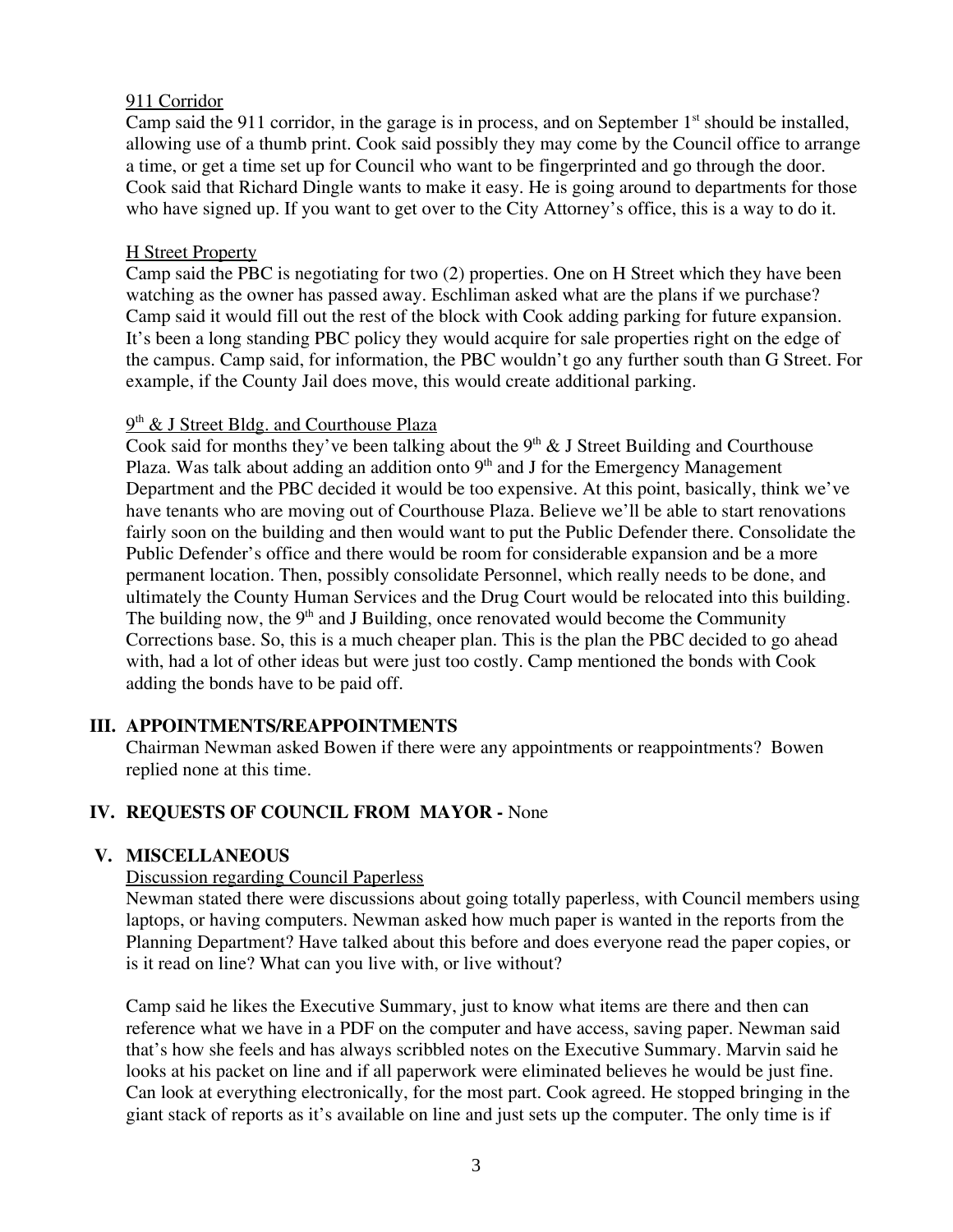something goes wrong with the Web page and then would be in trouble. So far it's been working well and there hasn't been items missing that he's noticed. Marvin said his computer has the same problem, periodically reboot. Mostly in the middle of Council it suddenly likes to reboot. Cook agreed that's true with his laptop but they can work with that.

Svoboda agreed saying the Executive Summary in paper is great. Newman asked Jean Walker if she could just give the Executive Summary on paper. Would it make your life easier? Walker said there still needs to be a complete record for the State Clerk and the Law Department, but now are sending 9 copies to the Council office. Newman said to try it and then we can talk about it again if it doesn't work, but let's save a little money.

Cook asked if the on line fact sheet will be just what it is now? Walker answered exactly. Newman asked when it that sent out? Walker replied it goes out whenever the Council agenda goes out. Newman asked if on Thursday night they would be able to click into it? Walker said as soon as they get them done and copied, they're scanned. Newman said let's try it and if any trouble we'll talk about it again.

#### Pre-Council Discussion

Bowen said Newman and he had talked about when to hold a pre-council and talked about either next Monday, or the following Monday, or a chance to do one on an off day, depending on how everyone wants to do it. The 31<sup>st</sup> is a night meeting, and didn't know if you wanted to hold a precouncil on the day of a night meeting, but could meet on the  $7<sup>th</sup>$ .

McRoy said she wanted to discuss with Council the idea about the two to one pension plan. She wants to look at it, not ready to make a decision after a twenty minutes discussion, which doesn't give her a comfort level. But definitely would like to explore it. Don't have much time, will do this through the budget. Believe we're all in agreement on the new hires, starting in January, which will be a little easier to do. But the other two to one, 1.7 million potential savings, needs to have more information. Possibly along with Don Taute we could hire a couple of consultants to get us on the fast track? To make a decision in time for the final vote in the budget. Understand this is not budgeted but we need to figure out where to this money to hire consultants. McRoy said she met with Bill Harding, on another issue, and in discussing understood he has consulted with the City before and is familiar with our compensation and personnel issues. And also possibly Bill Austin, the former City Attorney. Would be a blend of in-house and out-house. This way everything is up front as it is a major decision affecting personnel. Possibly need to spend some money to stay blended. The private sector plus public sector input will give us information to make our decision as there are so many questions, such as can we do it? Or is it in the contracts? McRoy continued saying she wants answers from a wide variety of sources. Don't want to discuss back and forth on the airways. Want the Council to make a decision together with information everyone has.

Marvin said he supports McRoy's idea stating he thinks when the two to one match is thrown out to the public the reaction is they don't agree. But our charge is to do what's legal, which the public has elected us to do. Marvin would support McRoy's idea saying clarification is needed to know what the legal options are and consultants could point out quickly.

Camp concurred adding while doing this possibly look at the workmen's compensation element as well. What modifications might be possible there as we looking at the contract and provisions.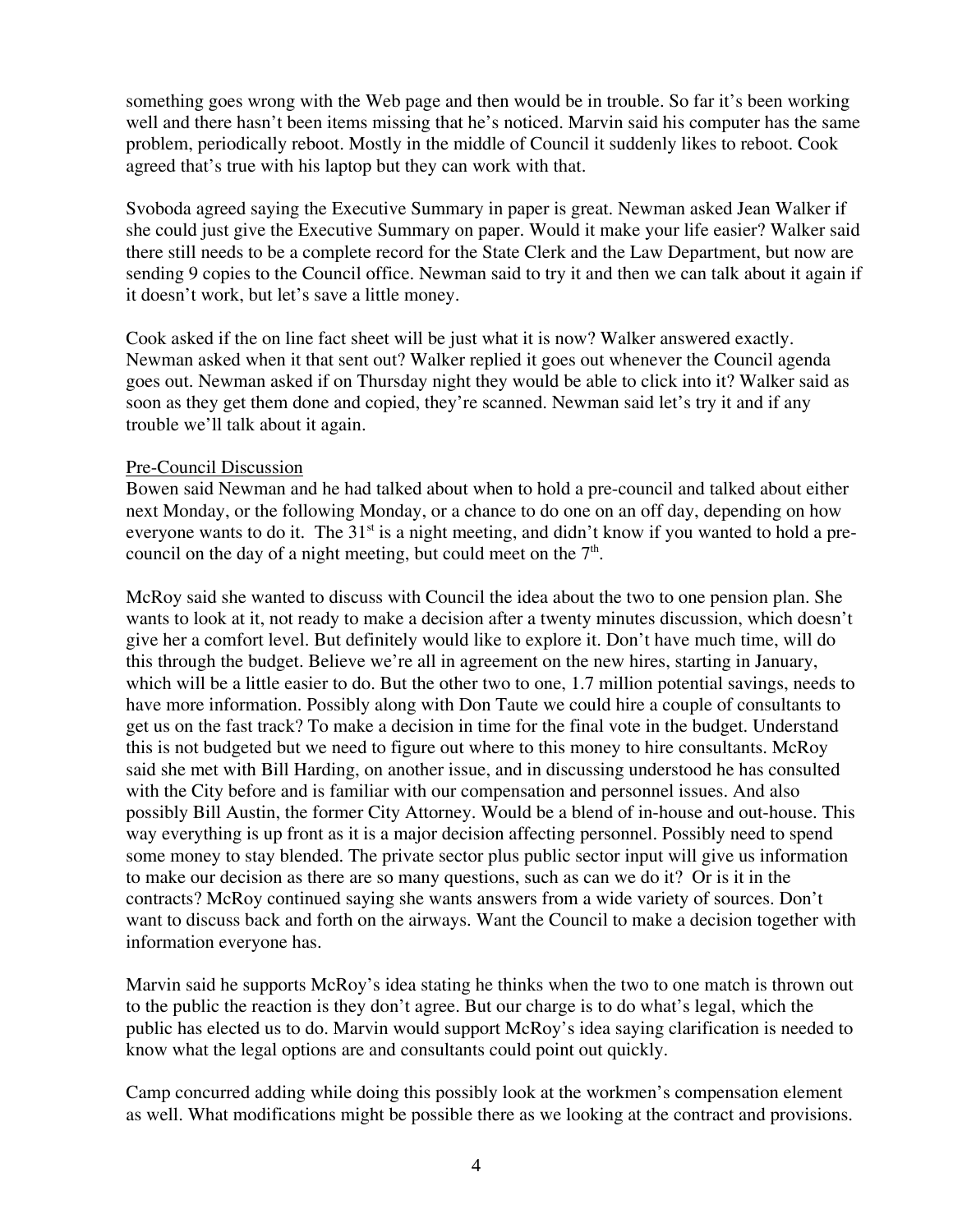Now paying out million or a million and a half per year in workmen's compensation claims. If we went for two-thirds reimbursement and one week delay, should be able to save hundreds of thousands of dollars.

McRoy said she would agree if it's worth one point seven million but is this something we could look at later? Camp said it is a personnel item and keeping the consultants longer would not be a major task, and they could look at it at the same time. McRoy said this might cost Council more but stated the pension plan is important at this time. Camp answered they're all important with a third item of Health Insurance. We're self insuring our Health Plan, with modifications. Stated he doesn't know what the modifications are, and possibly there are more which we could make. Again, deals with personnel but this way might help us save more. Within the last four or five years Health Insurance costs have gone up dramatically. Might be a potential area for savings for the millions we pay. Camp reiterated those are the three things having the potential to be big savings.

Cook said he liked the idea of having outside people, consultants, but a little concerned with the time frame. We really want an answer back by the end of next week, if possible, which is a pretty short time frame. With these other issues not sure how many items we can ask consultants to work on because of the limited time frame. Possibly prioritize and give the other items as well, which we would like answers to, but the most important is to get an answer now on the pension issue, particularly what is legal.

Camp said he didn't disagree but thinks they're looking at almost a black and white answer, asking if it is legal? If you're looking at Union contracts, it's yes or no. Cook reiterated he didn't know how long it would take. McRoy said she hoped that it would be accomplished by the public meeting so we could get it out. Newman asked if this is construed as terms or conditions of employment, does it have to be a negotiated thing? Whether it's workmen's comp or whether it's the retirement match, so maybe it would be a simple request we could add. Newman addressed Hubka, Roper, Taute asking what needs to be done to make this happen? Do we have the money and how do we move forward?

Hubka said normally it would be taken out of Council contingency, which is always done off the resolution, it's impossible to get a resolution on the agenda, passed in time to do this. Would have to cover out of general expense and believes there's enough room to do this. We've looked at the year end position of general expense and know somewhere in their budget is enough to cover these consultants. Presume the two attorneys wouldn't charge an overly amount of money. McRoy said she hasn't asked the two people mentioned but was thinking of who knows this area and can get us answers fast. Newman asked if it was unanimous? Newman asked if Hubka or Roper would be able to find out if Harding and Austin would be available?

Bowen said it sounds as if Council is asking for a legal opinion, the legality, or the risks of making change as there will be plans for current employees. Looking for an opinion by no later than a week from Friday? Do you want this to be tied to a pre-council?

Cook asked if we also wanted to ask about the other two items? Bowen said Part B and C would also be legal on those items? Cook said Workmen's Compensation and Health Insurance would be secondary but need an answer on the pension question, but if they're able to provide information on the other items it definitely would help.